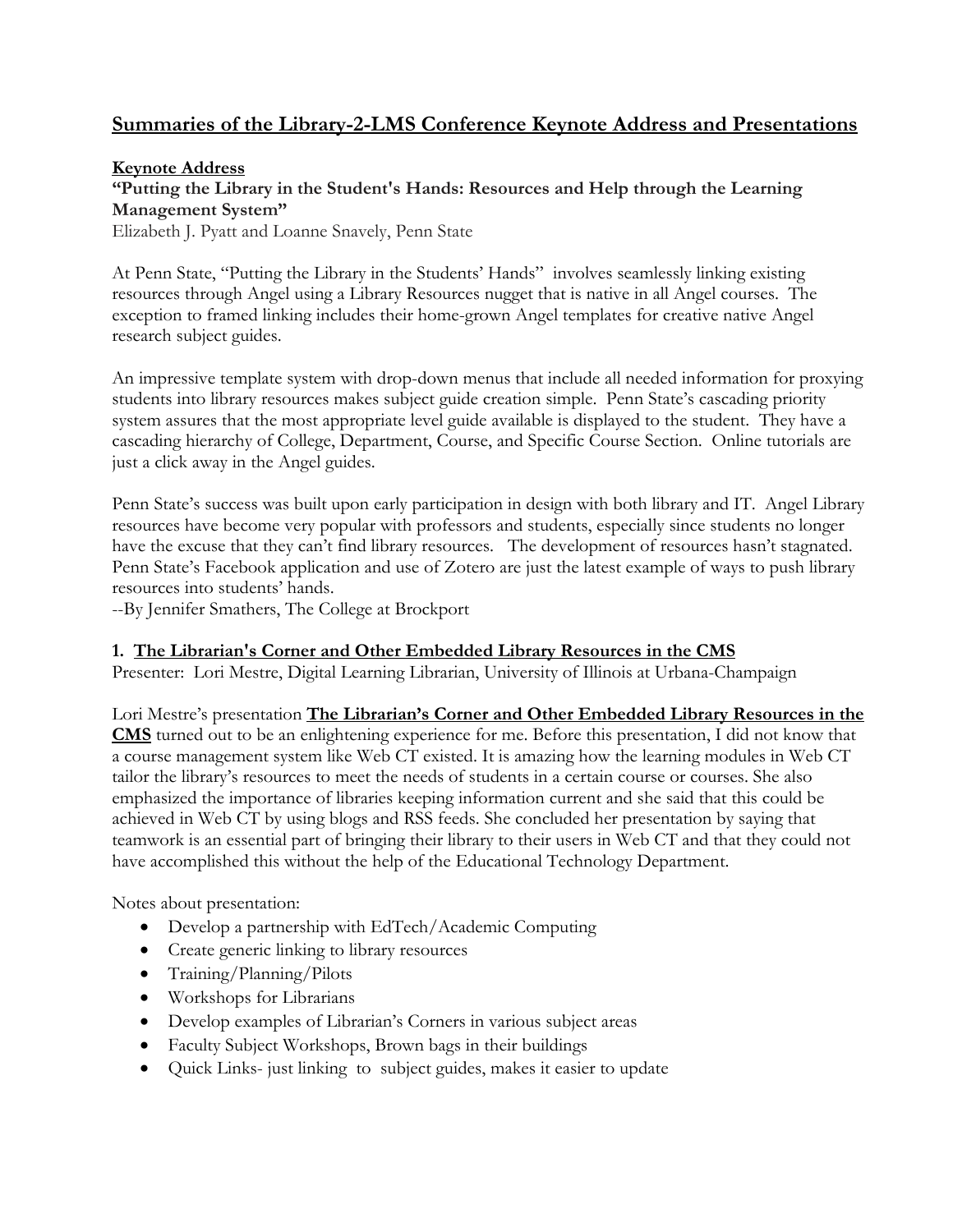- Splash Cat- can take what they have and create their own multimedia format, and can use for Library Tutorial.
- Many of their subject librarians- have their own Ask A Librarian Service
- Quick Links for Education Research
- Put Blogs and RSS feeds in so that students can find out what is new in the library
- Research in Steps goes beyond the novice ; have a template for research steps, library and research guides.
- 8 modules- computer literacy and research guides (Finding materials and they all have quizzes)
- Introduction to the Librarian- Create Subject Guides within Web CT have them go in order and access what they have done.
- Cantasia- Can create quizzes in
- Modify a Wiki to create little games
- Proxy Prefix
- Important to train librarians to use embedded Librarian tools and assist in creating course reading links: Persistent URLS
- Librarians can chat in Moodle and within Web CT
- Moodle can be tailored because it is open source
- Design activities in multiple formats to attract student interest
- Polls can be used to show how successful the activities are
- Librarians working with faculty to individually add in core shells
- Public Space- available in Vista- not campus edition- programmers have not gotten around to opening up public space
- -- By: Jacinta Penkszyk

### **2. Assessment Can Be Easy Via Blackboard**

Presenters: Nora Hillyer, IST & E-Reference Librarian and Marvel Maring, Fine Arts &Humanities Reference Librarian, Criss Library, University of Nebraska Omaha

With nearly thirty participants in attendance, Marvel and Nora shared their process for enriching and refining an information literacy program already in place on their campus. Within the framework ENGL 116 – Freshman Composition courses (involving 300 students and 20+ instructors), they created the first online assessment ever used at their library.

Describing their own learning curve, their use of campus assessment resources, and their eventual selection of the Blackboard CMS delivery platform, Nora and Marvel provided insight at many levels. They became self-taught assessment specialists, and worked collaboratively with English teaching faculty and fellow librarians. As a result of their new assessment tool, library instruction improved, and librarians/faculty are now equipped with measurable results and digital objects to submit to their university e-portfolios.

During the session, Nora demonstrated how to create a pool of questions, then how to build an individualized assessment questionnaire. Pre- and post-testing concepts were discussed, as well as planned future enhancements. Question/answer exchanges occurred throughout the session, and continued on, even into the lunch break. Although time did not allow, lab pc's were available for participants to experience the assessment first-hand.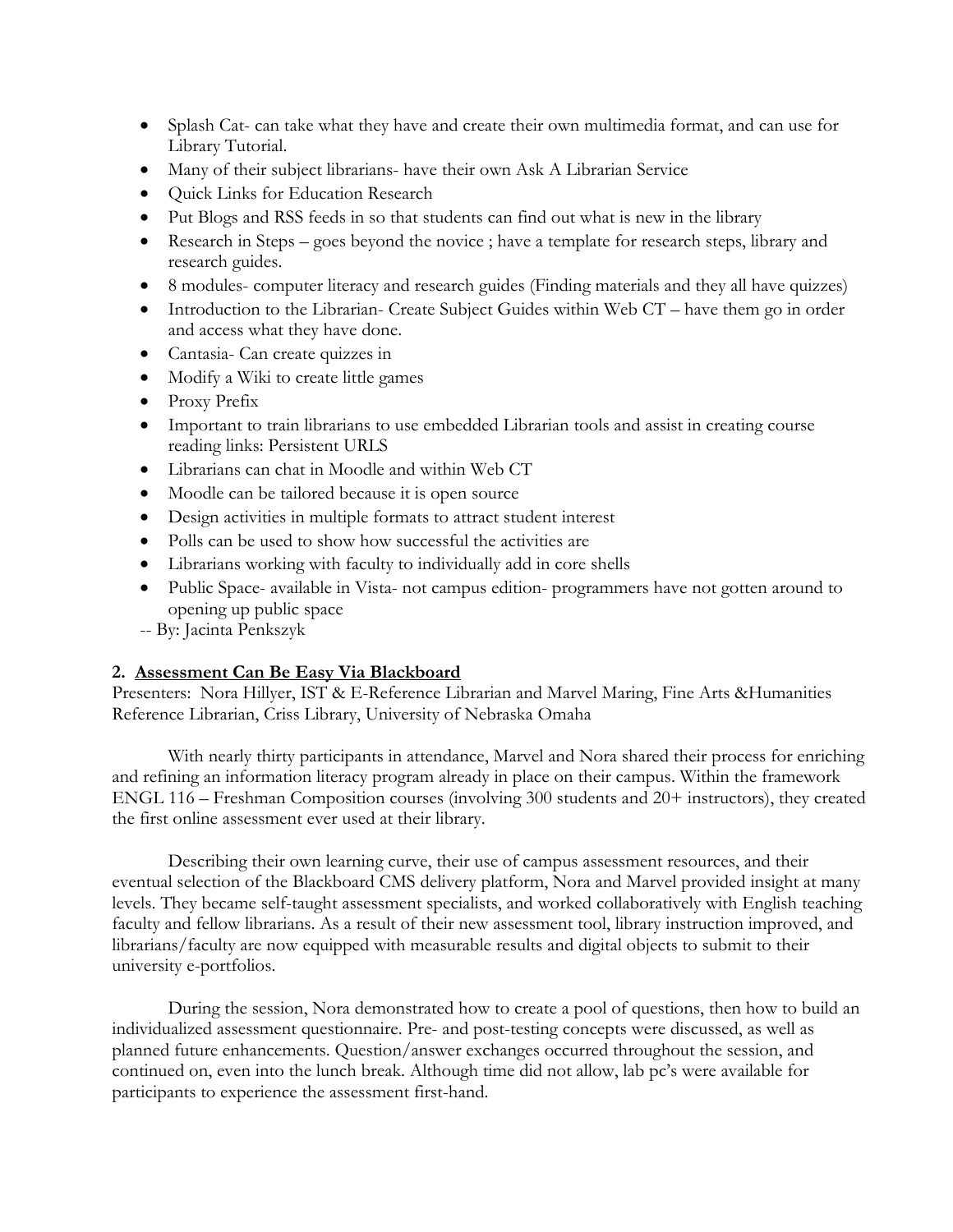--By: Susan Perry, The College at Brockport

## **3. Using WebCT for Teaching and Building Information Literacy Skills**

Presenter: Mona Florea, Education & Curriculum Materials Librarian, University of Rhode Island Libraries

Mona described her experiences as the only instruction librarian at Three Rivers Community College. She worked closely with the Director of Distance Learning and faculty to develop a Library Learning Module that was embedded into WebCT. She started this project in 2004, and her goal was to develop an instruction module that was based on the Seven Principles for Good Practice in Undergraduate Education. She used direct instruction, differentiated instruction, cooperative learning and knowledge building to enhance learning among her students.

Mona was assigned the role of teacher assistant for the First Year Experience (FYE) class. FYE had an Information Literacy Program Component which Mona designed and taught. She used WebCT to create chat rooms and whiteboard sessions. She also used email and the InfoAnytime service to improve communication with her students. The Library Learning Module was also added to the other courses offered on WebCT.

Mona found WebCT to be a very effective tool in online learning. She was able to incorporate sound pedagogical principles into an environment that reaches a wide variety of students. --By: Colleen Lyon, University at Buffalo graduate student

## **4. Library Research Tutorials and Course Reserves Online: Right at Home in ANGEL Learning Object Repositories**

Presenters: Lisa Forrest, Media Resources Librarian and Meghan Pereira, Instructional Technology Specialist, E. H. Butler Library, Buffalo State College

"Buffalo State College is a forerunner in utilizing features of the ANGEL course management system to enhance teaching and learning. The system allows for easy sharing of resources, such as tutorials and course reserve materials, through Learning Object Repositories. E. H. Butler Library has combined forces with Buffalo State's Instructional Resources (IR) to provide a basic research skills tutorial to the entire campus. This Foundations of Research tutorial, which includes gradable interactive activities, is made available through an ANGEL repository, which allows faculty to directly import the information to their courses. The library also uses an ANGEL repository to provide reserve materials through a convenient Course Reserves Online service, which has proven to increase resource usage and ease of delivery to students."

All academic librarians dream of having course reserves and library tutorials at their students' fingertips and the librarians at Buffalo State have actually made this dream come true by putting these two right where the students actually are – the college's Course Management System – ANGEL. Lisa Forrest, Media Resources Librarian and Meghan Pereira, Instructional Technology Specialist, demonstrated at the 2008 Library – to – LMS COCID Conference how they have implemented a repository for their Foundations of Research tutorial and another repository for the course reserves, in ANGEL.

Within the tutorial repository, Lisa and Meghan have utilized many of the ANGEL features, including assessment, with their gradable interactive activities, and easy resource sharing. Now the Faculty can import both the tutorial and course reserves to their courses – and VOILA everything is at the student's fingertips!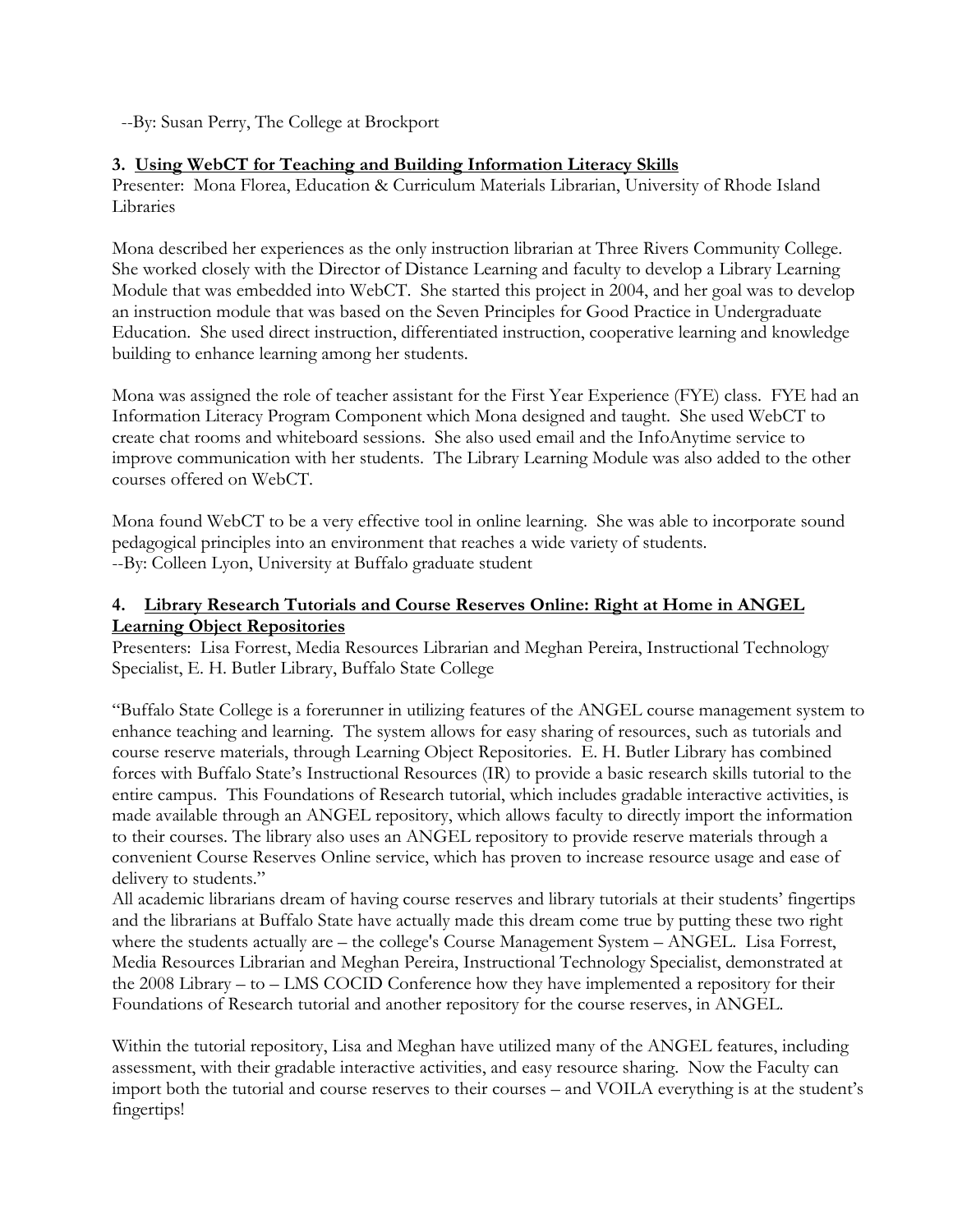Fabulous! --By: Linda Hacker, The College at Brockport

## **5. 1300+ Students Must Complete Our Interactive Library Tutorial (WebCT)**

Presenters: Marilyn G. Bodnar Professor, Instructional Initiatives Librarian and Joshua D. Young, Virtual Resources Manager, Madigan Library, Pennsylvania College of Technology

With over a thousand students taking ENL 111 at Penn College of Technology, six full time librarians, two part time librarians and twenty-eight instructors, Bodnar and Young were looking for a way to easily coordinate consistent information literacy skills.

In order to accomplish this, a twenty question interactive Flash tutorial was created. Combining leisure and learning, Flash provides animation, mouse-over graphics, and a robust back-end (able to support 1300 students within a six week period). In addition, Flash is browser-independent, allowing students to access the tutorial from different computers.

Taking 18 months to develop, the tutorial requires students to interact instead of passively viewing; answering questions about Boolean searching, keyword identification and more. Following a linear path, the tutorial includes a key alerting students to different interactivities that must be completed before moving on to the next subject.

In addition to interactivity, Bodnar and Young were searching for methods of positive reinforcement for their ENL 111 students. This was accomplished with the inclusion of a printable certificate for students after completion of the tutorial with a successful grade. Immediate feedback is also offered throughout the tutorial, prompting students to determine the correct answer.

Bodnar and Young determined that they would be unable to receive the same level of seamlessness for their tutorial using built-in WebCT tools. The tutorial was developed as a standalone Flash piece stored on a secure database server and embedded in the Learning Management System. Penn College will soon be moving from WebCT to Angel and the Flash tutorial will be easily transferable.

The developers are currently working on making the tutorial available to visually impaired students. In the future, they would like to survey students about the tutorial's effectiveness. A positive relationship between tutorial grades and final ENL111 course grades was shown in assessment results. --Erin Dorney, Syracuse University graduate student

### **6. CU Library-2-Bb**

Presenters: Tony Cosgrave, Instruction Coordinator, Marina Tokman, Course Technology Support Specialist, and Jesse Koennecke, Access Services Librarian, Cornell University Library

"Cornell University Library and Cornell Information Technologies have completed two phases of integrating Library resources and services into Blackboard. In phase I we added links to the Library Gateway and the "Ask a Librarian service" to the main menu of Blackboard. We installed the RefWorks building block that allows BB users to link to specific RefWorks accounts. It also allows instructors to add links to existing RefWorks accounts in any of the Blackboard content areas. Librarians and CIT staff collaborated on teaching the "Blackboard Getting Started" workshops for instructors. Phase II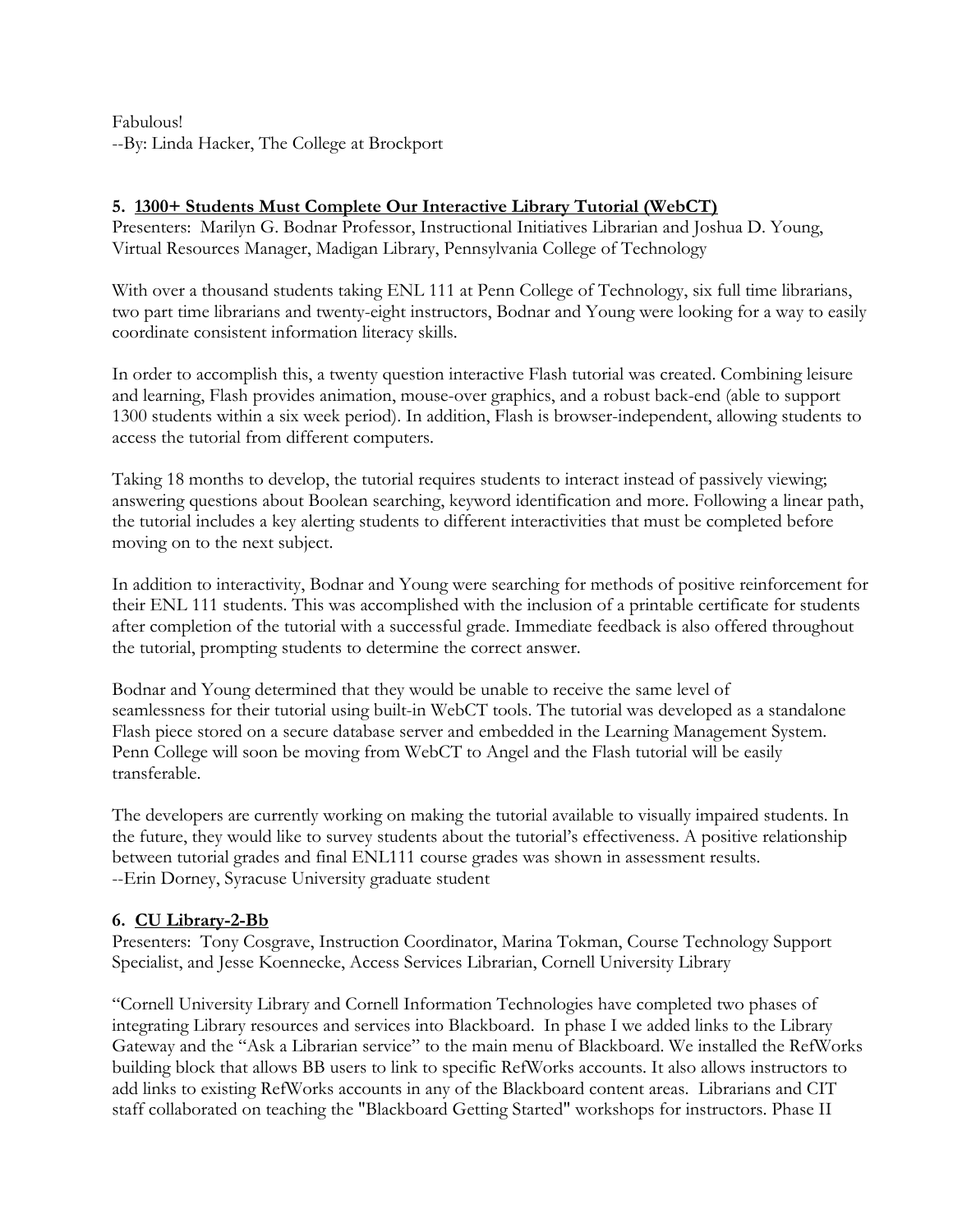involved the use of BB for managing all Library reserves. Faculty can make Library reserve staff course builders so they can add reserve material to an existing BB course. If an instructor is not using BB the Library will create a BB course and add the reserve material to it."

Once I realized that the title of the presentation did not refer to some arcane code that the presenters would be unraveling for us, it seemed as though the substance of the presentation could be quite interesting. The room was pretty much filled to capacity. The three presenters were well-organized and relaxed, and took questions throughout the session. They kept to the description of the session as it was printed in the program, not veering off into interesting but off-topic tangents. The handouts were helpful, especially from the viewpoint of someone who is fairly new to the world of course management systems. Overall, I thought the session offered some good guidelines for libraries that want to try similar programs or want to compare their current offerings to what Cornell is doing. --By: Pam O'Sullivan, The College at Brockport

## **7. Custom Library Services and Resources within ANGEL Courses**

Presenter: Pauline Lynch Shostack, Electronic Resources Librarian/SUNY Onondaga

 Pauline Shostack spoke in the New York room during the third session. Her presentation was sharing with the audience her experience setting up a custom library interface using Angel with unique tabs for various library resources such as; online catalogue search, Encyclopedia Britannica and dictionary, Academic Search Premier, etc. Other items, or "nuggets" included making search boxes. They had one made especially for the students in the nursing program. Pauline worked closely with the college's Online Learning Office.

 One issue Pauline dealt with was on the importance of point of need access. She asked whether or not students would go a step further to get what they need. All this was done with a skeleton staff. She would like to have more direct links to individual courses, but this would need the cooperation of every faculty member in a given department. Something to work on for the future. --By: Richard Freeman, University at Buffalo graduate student

### **8. Seneca Libraries and Blackboard: Our Experiences to Date**

Presenters: Jennifer Peters-Lise, Metadata & Digital Services Librarian and Janet Foo, Manager, Digital Library Systems & Services, Seneca College Libraries

### **Presentation Highlights:**

Powerpoint presentation available at http://tinyurl.com/4nzvtn

Seneca College is a large college outside of Toronto. 17,000 full time students and 90,000 part-time students/ 4 libraries Degrees range from associates to masters

Digital Library Systems & Services new department/developed in 2006 3 person team/Manager and 2 librarians

Obstacle: No IT person or programmer. Work with IT department developing many features and programs. Often hear "No, it cannot be done". Frequently need to push for clarity as to what is the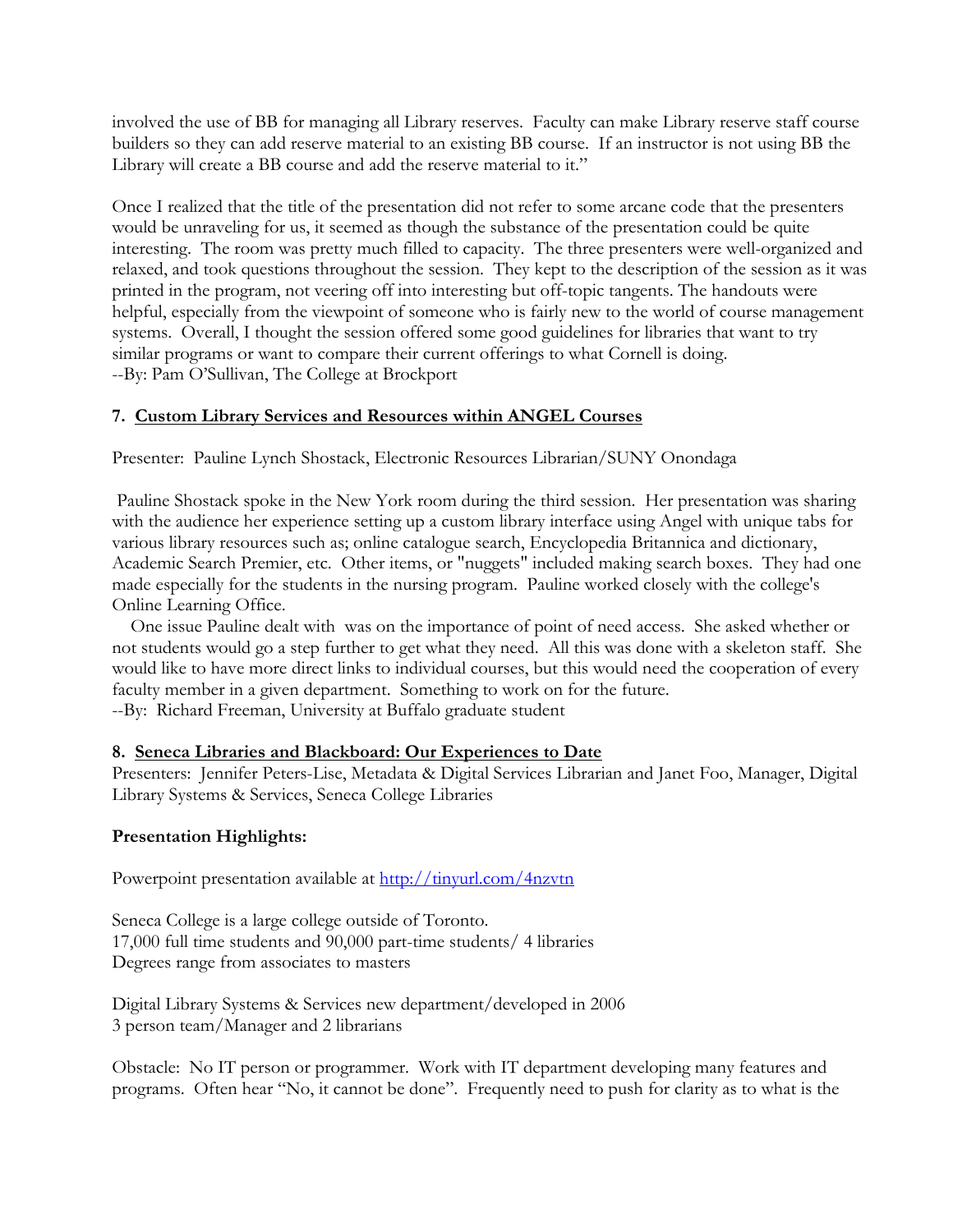obstacle and how to resolve the difficulty. Presenters stressed that their department does make high demands on IT.

Fall 2000 begin integration of Blackboard

Ideal Goals: system integration, time sensitive information & fulfill user needs

Fall 2004 E-reserves developed within Blackboard. Lack of administrative control, no ability to gather stats or reports and other reasons lead to committee search for new method. Switched to digital library system.

Spring 2005 1<sup>st</sup> version Library Tab, library electronic connection to students. Originally created with a mix of templates and building blocks developed with assistance of the IT department & the Blackboard administrator. Refined to use of mostly templates. Building blocks used are custom search module, tabs with modules & content maintenance via simple (custom) XML.

Library Tab continually revised and refined. Latest updated Library Tab released April 2008. Offering revisions to search module and more interactive library modules. Building blocks created by library.

Fall 2007 Blackboard packages allow library to prepackage customized information for faculty use. Used to develop multi-part Academic Honesty Tutorial with pre & post assessment tests. --By: Wendy Prince, University at Buffalo graduate student

# **9. From WebCT to Moodle: Online Information Literacy Instruction at Oakland University**

Presenter: Elizabeth W. Kraemer, Coordinator of Information Literacy/Oakland University

With increasing student population in Rhetoric 160 with a required library instruction component, the 12 full-time faculty librarians and part-time librarians were being stretched to the breaking point to provide adequate library instruction with 3 hours of face time to over 130 sessions a year. The online instruction component, initially in WebCT, allowed them to cut back to 2 hours of face time and teach more skills since students were required to take the online portion before coming to class. Additional benefits of the online course include a built in grade book assessment data and no additional technology learning curve for students, since they are already required to use the CMS for other courses.

Modules of online instruction include:

- $\blacklozenge$  Pre-Test (16 questions)
- $\blacklozenge$  Library Locations (w/ 5 quiz questions)
- ♦ Library Facts (w/ 10 quiz questions)
- ♦ Library Catalog Basics (w/ 11 quiz questions)
- ♦ Popular vs. Scholarly (w/ 3 quiz questions) –New in 2007
- ♦ Intro to Keyword Searching (w/ 3 quiz questions) –New in 2007
- ♦ Post-Test / Final Exam (16 questions)

There were initial limitations with WebCT. It didn't allow the creation of courses that didn't exist in the college catalog so library content had to go in existing course pages. That allowed professors to modify